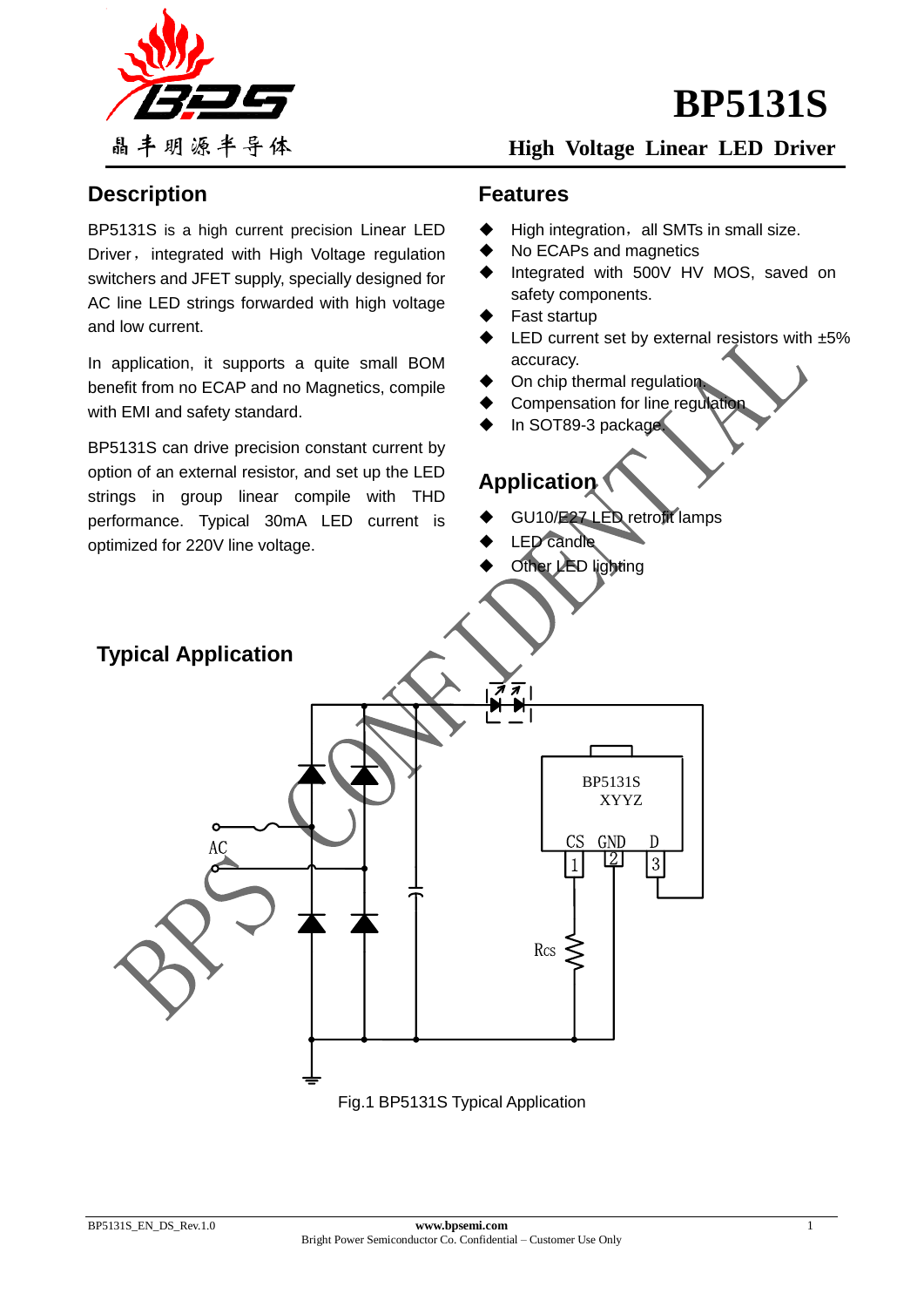

**High Voltage Linear LED Driver**

**Order Information**



# **Pin Descriptions**

| Pin No. | <b>Pin Name</b> | <b>Descriptions</b>                                      |  |  |
|---------|-----------------|----------------------------------------------------------|--|--|
|         | <b>CS</b>       | Current sense, connect the current sense resistor to GND |  |  |
| 2       | <b>GND</b>      | IC ground                                                |  |  |
| 3       | D               | Drain for LED string                                     |  |  |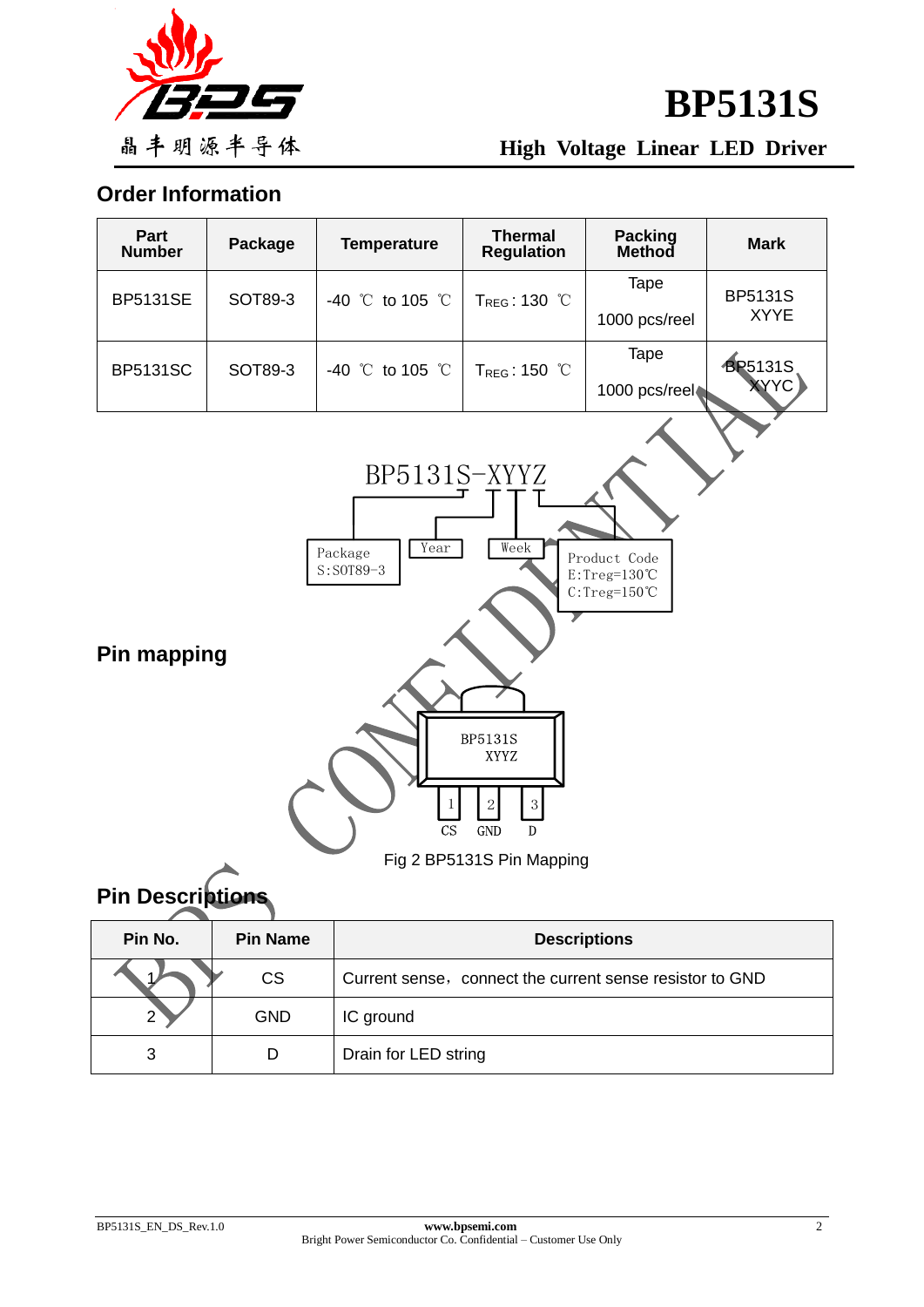

**BP5131S**

**High Voltage Linear LED Driver**

# **Absolute Limit (Note1)**

| <b>Symbol</b>     | <b>Parameter</b>                         | Range          | <b>Unit</b> |  |
|-------------------|------------------------------------------|----------------|-------------|--|
| D                 | 500V HV interface                        | 500            | V           |  |
| $I_{D_MAX}$       | Saturation current @ T <sub>J_</sub> max | 80             | mA          |  |
| <b>CS</b>         | Low voltage pins                         | $-0.3 - 6$     |             |  |
| P <sub>DMAX</sub> | Power dissipation (note 2)               | 1.25           | W           |  |
| $\theta_{JA}$     | <b>Thermal Resistor</b>                  | 100            |             |  |
| $T_{J}$           | Junction Temperature                     | $-40$ to $150$ |             |  |
| T <sub>STG</sub>  | Storage temperature range                | $-55$ to $150$ | °C          |  |
|                   | ESD (Note 3)                             |                | <b>KV</b>   |  |

*Note 1: Stresses beyond those listed under "absolute maximum ratings" may cause permanent damage to the device. Under "recommended operating*  conditions" the device operation is assured, but some particular parameter may not be achieved. The electrical characteristics table defines the operation *range of the device, the electrical characteristics is assured on DC and AC voltage by test program. For the parameters without minimum and maximum value in the EC table, the typical value defines the operation range, the accuracy is not guaranteed by spec.* 

*Note 2: The maximum power dissipation decrease if temperature rise, it is decided by T<sub><i>MAX*</sub>, θ*IA*, and environment temperature (Τ*λ*). The maximum power *dissipation is the lower one between PDMAX= (TJMAX-TA)/ θJA and the number listed in the maximum table.*

*Note 3: Human Body mode, 100pF capacitor discharge on 1.5KΩ resistor*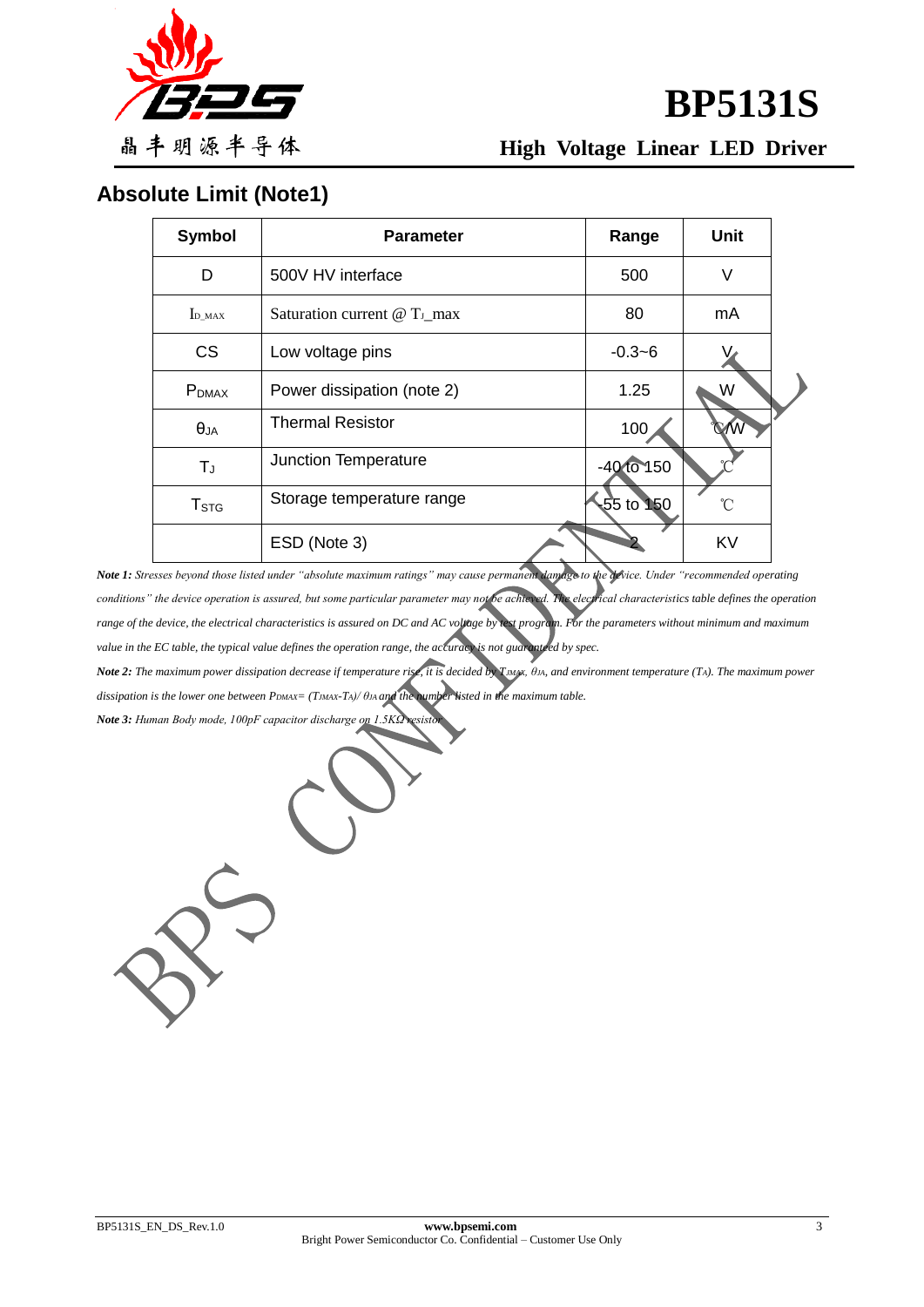

# **BP5131S**

# **High Voltage Linear LED Driver**

# **Electrical Characteristics (note4, 5)** (**unless specified, otherwise TA =25** ℃)

| Symbol                    | description           | <b>Test condition</b>   | Min. | Typ. | Max. | <b>UNIT</b>  |  |  |  |
|---------------------------|-----------------------|-------------------------|------|------|------|--------------|--|--|--|
| <b>Operation Current</b>  |                       |                         |      |      |      |              |  |  |  |
| $_{\text{Lcc}}$           | Operation current     | $D=30V$                 |      | 90   | 160  | uA           |  |  |  |
| <b>Current Sense</b>      |                       |                         |      |      |      |              |  |  |  |
| <b>V<sub>REF</sub></b>    | Ref. for string1      | D=30V, Rcs=120 $\Omega$ |      | 600  |      | .m)          |  |  |  |
| <b>Thermal Regulation</b> |                       |                         |      |      |      |              |  |  |  |
| T <sub>REG</sub>          | Thermal<br>Regulation | <b>BP5131SE</b>         |      | 130  |      | $^{\circ}$ C |  |  |  |
| T <sub>REG</sub>          | Thermal<br>Regulation | <b>BP5131SC</b>         |      | 150  |      | °C           |  |  |  |

*Note 4: Production testing of the chip is performed at 25°C.*

*Note 5: The maximum and minimum parameters specified are guaranteed by test, the typical value are guaranteed by design, characterization and statistical* 

#### *analysis*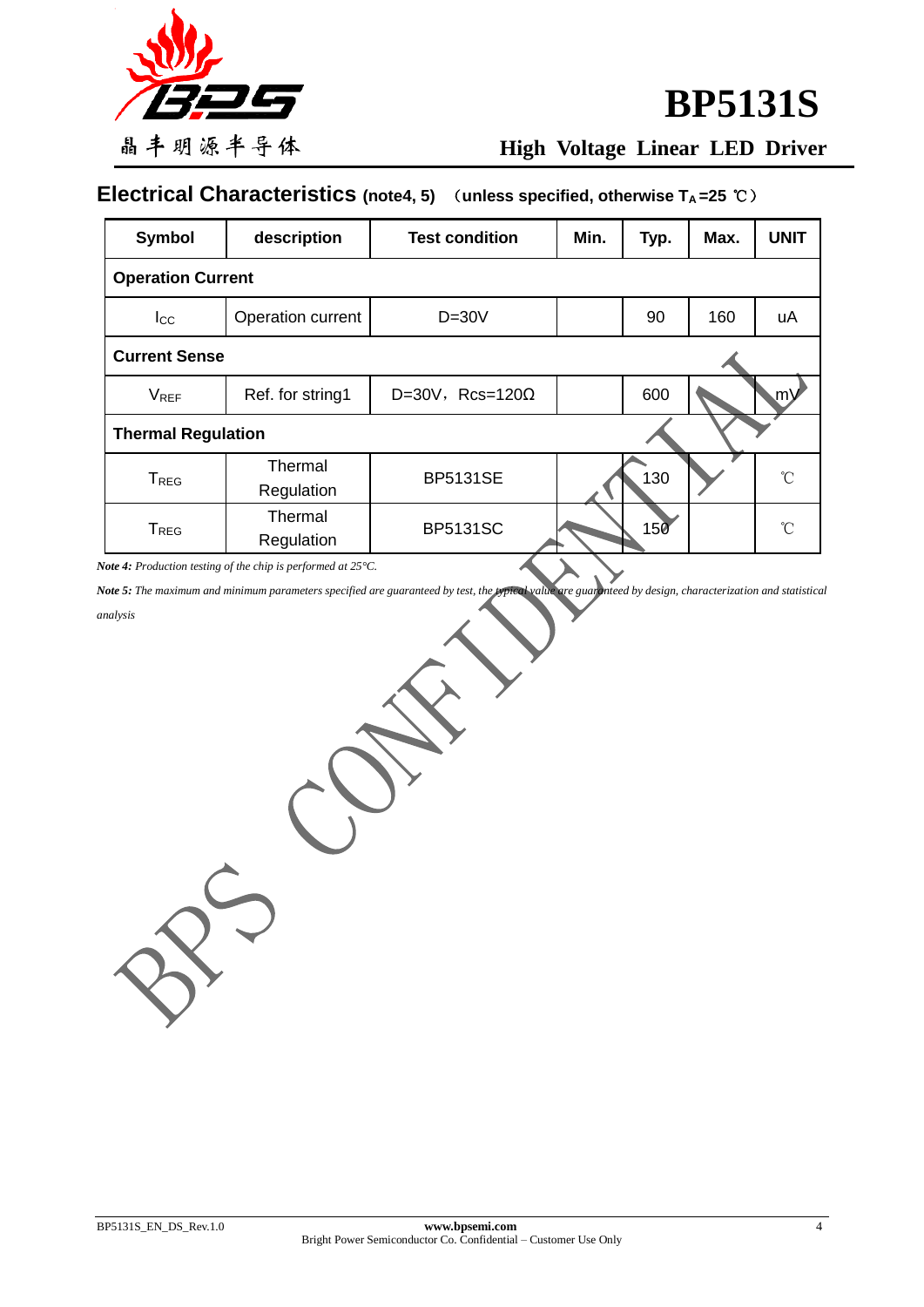

**BP5131S High Voltage Linear LED Driver**

### **Block Diagram**



### **Application Information**

BP5131S is designed for linear driving LED strings with high forward voltage low LED current in line condition.

### **1 Supply**

After system power on, the chip is supplied by JEFT through D, starting work once voltage on D above 10V.

### **2 Operation principle**

BP5131S auto adjust the LED strings in working according to line voltage and extend the LED working slots in every main cycles with purpose of output lm maintenance and LED availability improvement. For different application, the forward voltage should match the input voltage to obtain higher efficiency, like 110V and 220V respectively.

#### **3 Current configuration**

BP5131S supports high precision LED current set by external resistors.

Current for LED string defined as:

$$
I_{LED} = \frac{Vref}{Rcs}
$$

As recommended, in application case of 220V line condition, set the LED less than 40mA depend on thermal capability of heatsinking.

#### **4 Thermal regulation**

BP5131S has thermal regulation available on chip to balance the power delivering and temperature increasing. To improve the system reliability, the output current to be regulated lower down refer to the junction temperature.

#### **5 PCB Layout design**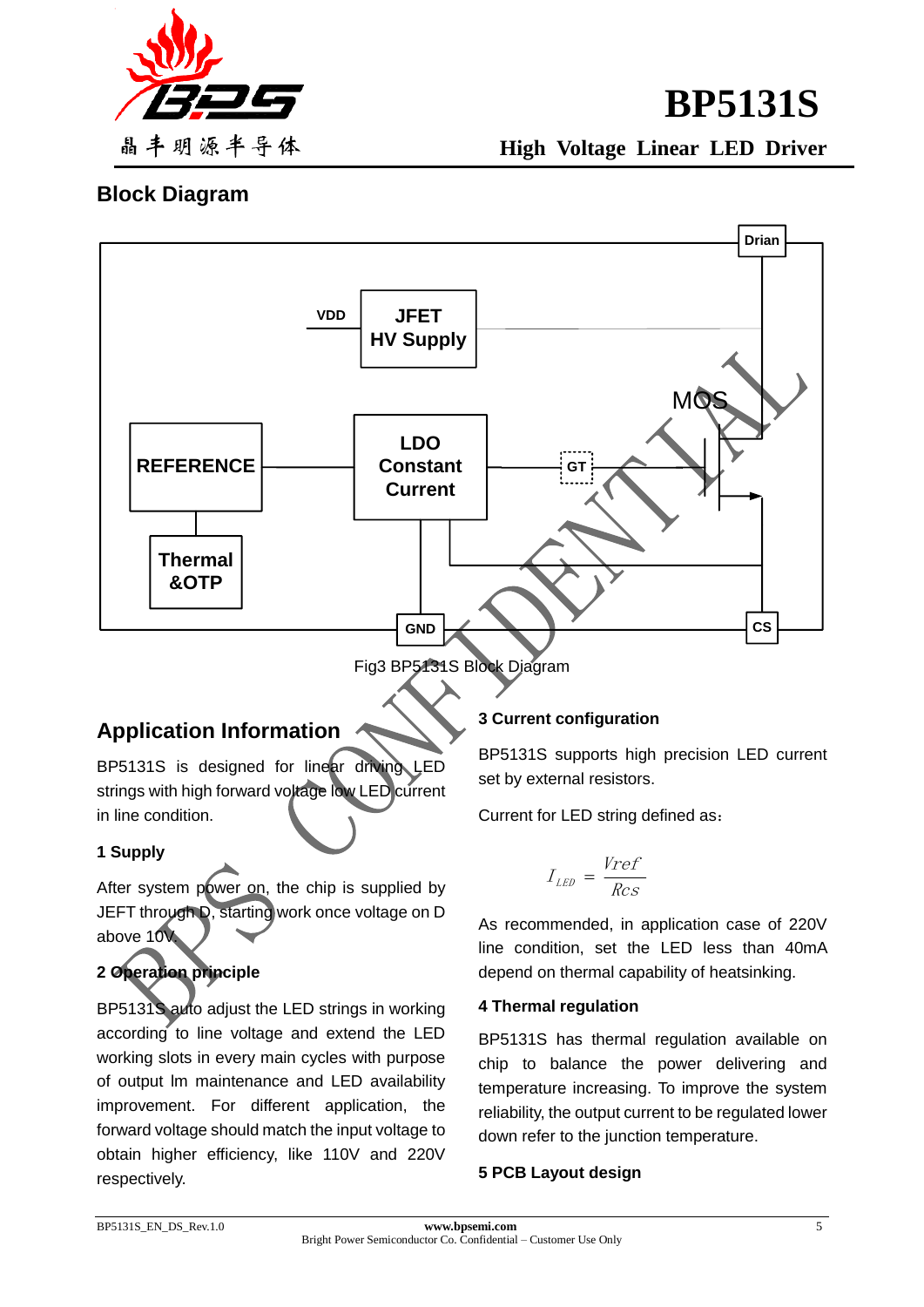

**High Voltage Linear LED Driver**

Suggestion for BP5131S PCB layout:

GND: Use the trace for current sense resistor as short as possible. Extend the copper area for D Pin to improve good thermal condition.

Heat sinking: BP5131S adopted SOT89-3 package to strengthen the thermal dissipation, so that extend thermal pad for further.